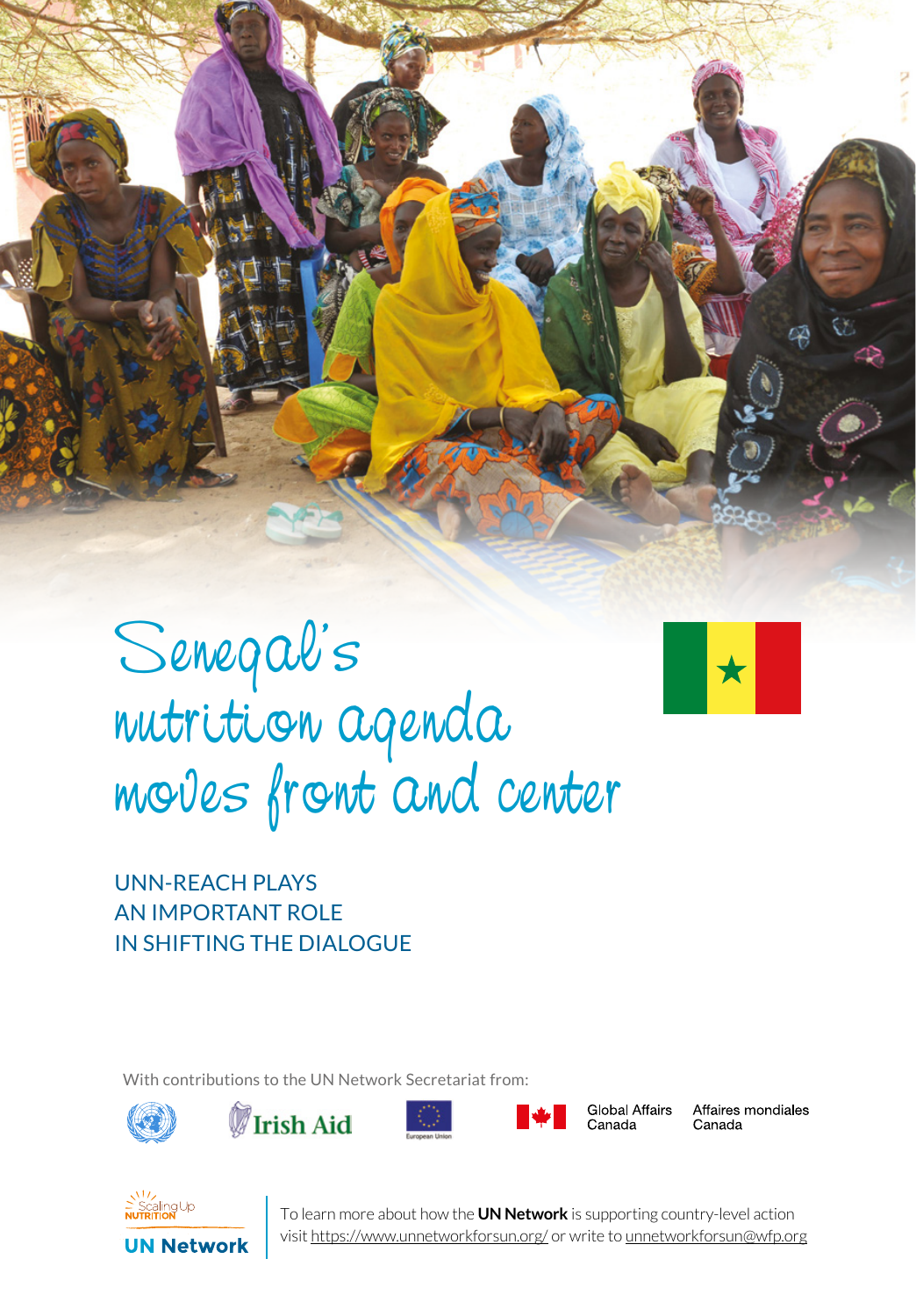In West Africa, Senegal has led the nutrition sector over the past two<br>decades, with relatively low levels of malnutrition across the country, and<br>institutional strengths. The government established the Fight against<br>Malnu decades, with relatively low levels of malnutrition across the country, and institutional strengths. The government established the Fight against Malnutrition Unit (*Cellule de Lutte Contre la Malnutrition* or CLM) to oversee policy implementation from the vantage point of the Prime Minister's Office since 2001. The UNN's intensive support arm, REACH (UNN-REACH), spent four years in Senegal, from 2014 – 2018. During this term, UNN-REACH's interventions made a sweeping impact in a country that had already established a nutrition governance architecture but lacked tools to manage and coordinate across sectors and stakeholders.

One of the first changes that happened after UNN-REACH arrived was the way nutrition was discussed. "UNN-REACH pushed the government dialogue. Now we 'speak' nutrition," says Aminata Ndaiye, the UNICEF focal point for UNN from 2014 to 2018. "Instead of talking about coverage and prevalence data of such as wasting, stunting, anaemia  $-$  we started to talk instead about mainstreaming, multi-sectors, situation analyses and integrated management," explains Abdoulaye Ka, the National Coordinator for CLM and the current SUN Government Focal Point, who describes UNN-REACH as "a learning network".

Another intervention was expanding UNN membership to other UN Agencies such as IFAD, UNFPA, UN WOMEN and UNOCHA. Multiple factors set this in motion, including the UNN Director/Global Coordinator's mission in July 2018, which emphasized how the work of UN agencies beyond the four REACH agencies support nutrition outcomes. "It's a question of understanding the mindset, understanding their needs," explains Sophie Cowpply-Boni, the international facilitator who worked closely with government from 2015 – 2017. Successes were perceived as shared and any UNN-REACH support put government in the lead.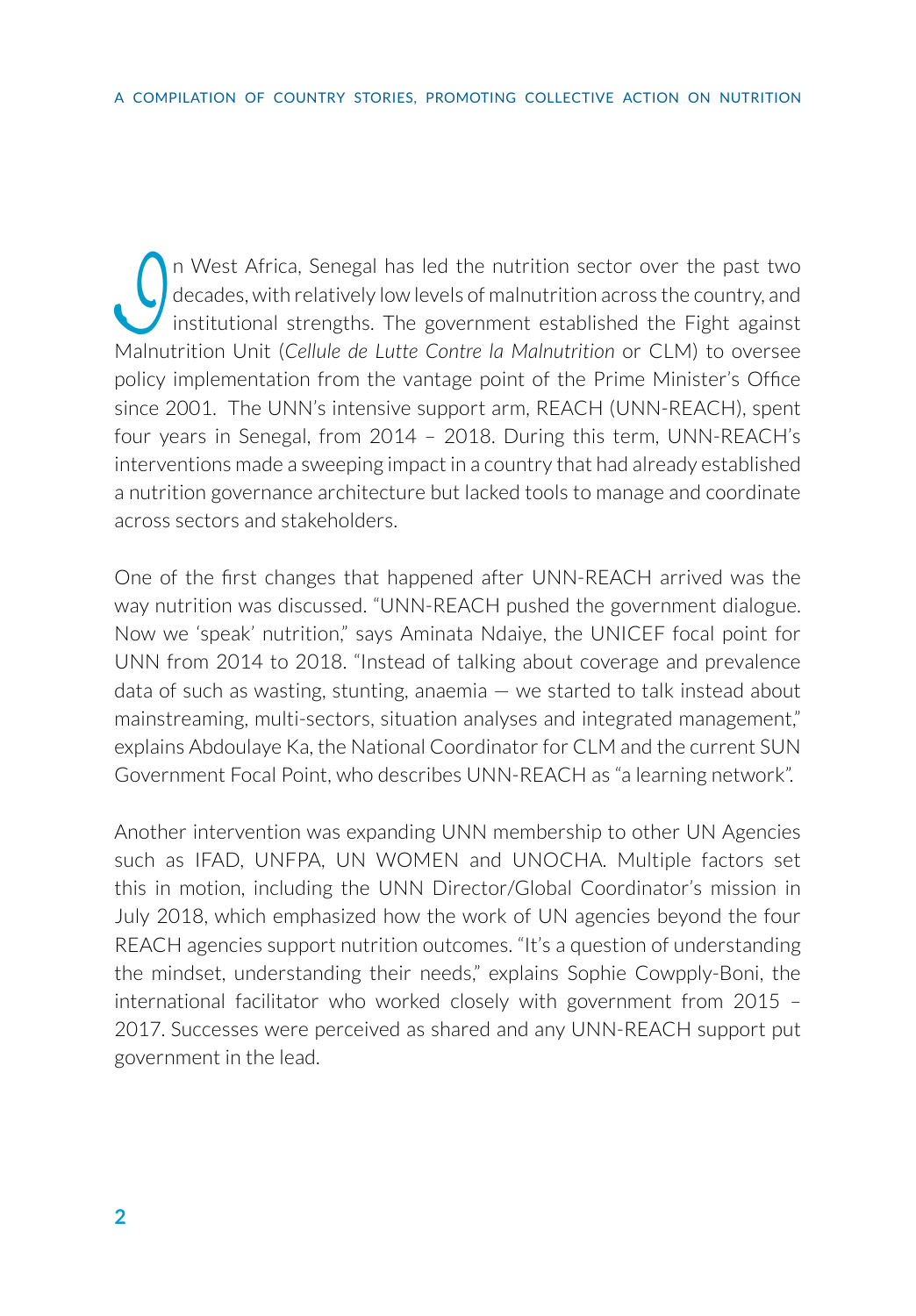## SERIES <sup>1</sup> UN Network Tales be told

Instead of a health-based approach guided by one ministry, Senegal<br>
Instead of a multi-sectoral approach engaging thirteen ministries.<br>
UNN-REACH facilitators asked how others, such as Agriculture,<br>
Education and Women Fam employed a multi-sectoral approach engaging thirteen ministries. UNN-REACH facilitators asked how others, such as Agriculture, Education and Women, Family and Gender, were integrating nutrition into their sectoral policies and plans  $-$  or 'mainstreaming nutrition'  $-$  in concert with the CLM. Broader explorations about education, female decision-making, sanitation, obesity, breastfeeding and other cross-cutting issues were posed. "This was the main role of REACH, to help the government change their thinking and renew policy," says Aminata Ndaiye.

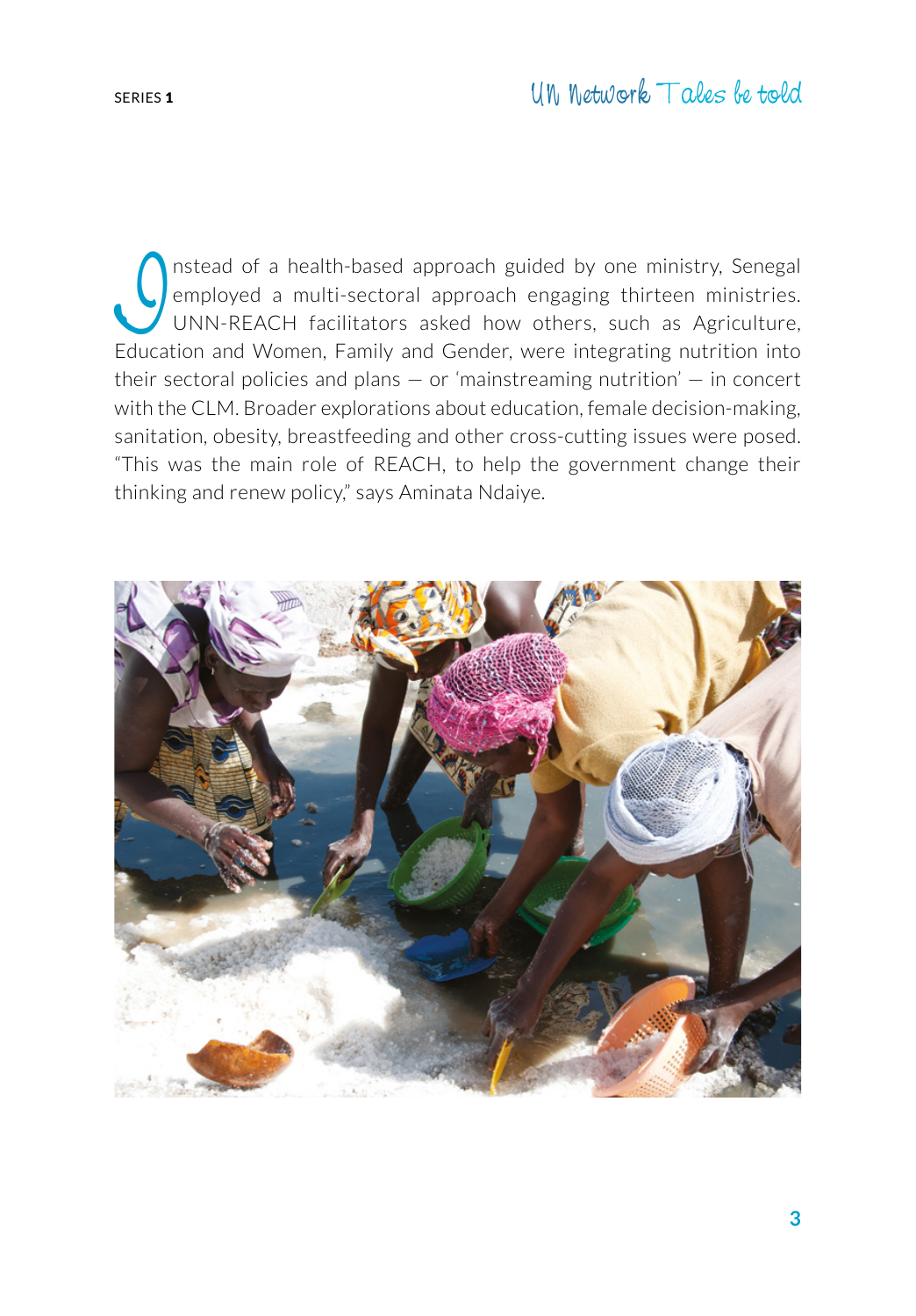## **FIGURE 10**

Excerpt from the Nutrition Stakeholder and Action Mapping in Senegal (2018) conducted through UNN-REACH



To ensure all newly invested parties were working from the same set<br>of data, UNN-REACH offered action-oriented, custom-made tools<br>designed to interact with the government's M&E nutrition platform.<br>Manning reveals patterns of data, UNN-REACH offered action-oriented, custom-made tools designed to interact with the government's M&E nutrition platform. Mapping reveals patterns in visual form that otherwise would not emerge, contextualizes data and exposes gaps so that stakeholders can act on them. For example, this tool generated two colour-coded maps to illustrate how deworming coverage interacts with stunting.

The findings from the analytical exercises fed into key nutrition governance processes. In contrast to other countries, Senegal assembled The Multi-sectoral Strategic Nutrition Plan (*Plan Stratégique Multisectoriel de la Nutrition* or PSMN) from the bottom up. Individual sectors prioritized their contributions, and each chose two or three interventions that would contribute to the overall plan. This helped instill government ownership and built momentum because there was buy-in from each ministry.